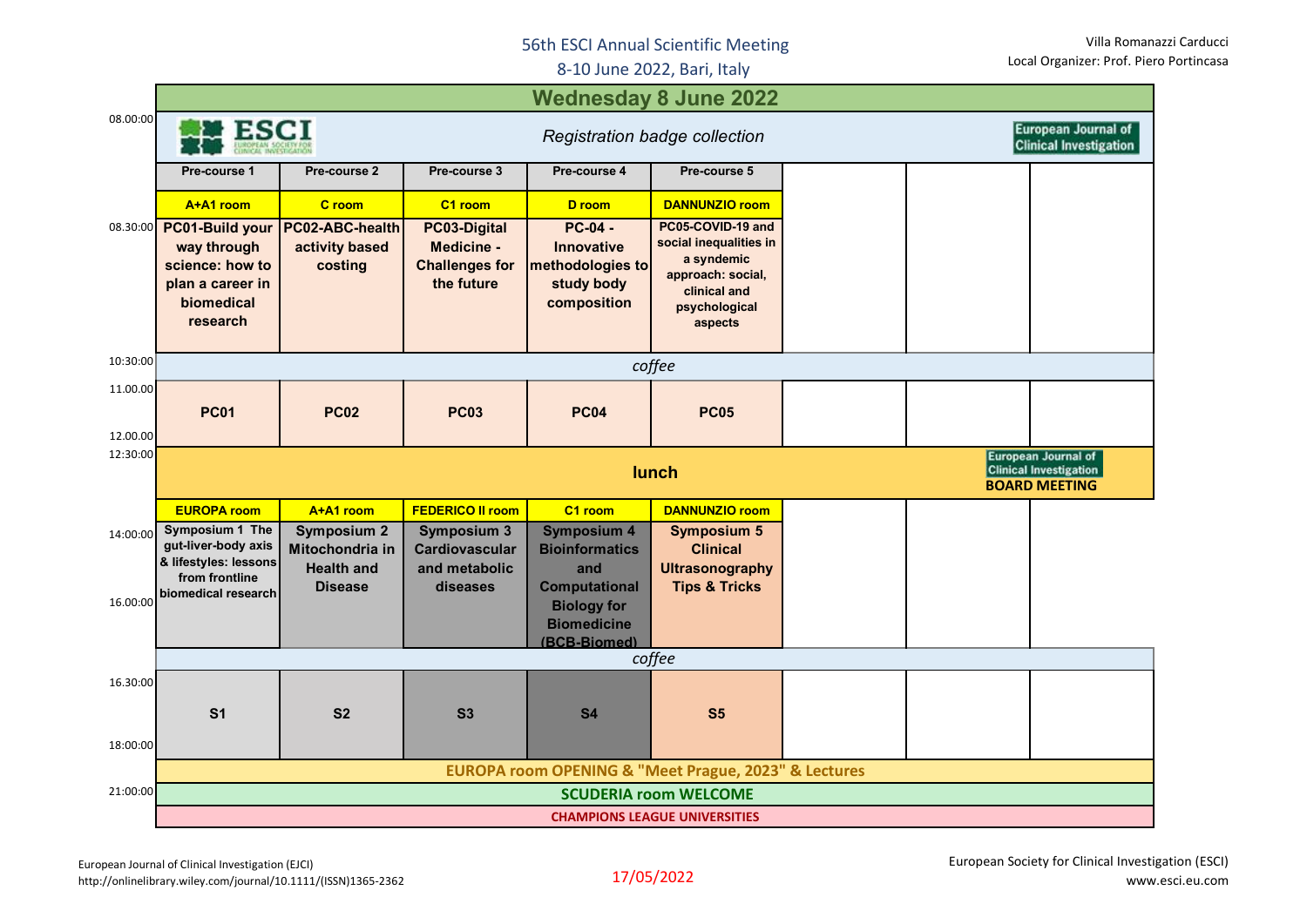## 56th ESCI Annual Scientific Meeting

8-10 June 2022, Bari, Italy

|                      | <b>Thursday 9 June 2022</b>                                                                   |                                      |                                        |                               |                                       |                                  |                                                |  |  |  |
|----------------------|-----------------------------------------------------------------------------------------------|--------------------------------------|----------------------------------------|-------------------------------|---------------------------------------|----------------------------------|------------------------------------------------|--|--|--|
|                      |                                                                                               |                                      |                                        |                               |                                       |                                  |                                                |  |  |  |
|                      |                                                                                               |                                      |                                        |                               |                                       |                                  |                                                |  |  |  |
|                      | <b>EUROPA room</b>                                                                            | A+A1 room                            | <b>FEDERICO II room</b>                | C1 room                       | <b>DANNUNZIO room</b>                 | C room                           | D room                                         |  |  |  |
| 08.30:00             | <b>Symposium 1</b>                                                                            | <b>Symposium 2</b>                   | <b>Symposium 3</b>                     | <b>Symposium 4</b>            | <b>Symposium 6</b><br><b>Membrane</b> | <b>Symposium 7</b>               | <b>Symposium 8</b>                             |  |  |  |
|                      | The gut-liver-<br>body axis &                                                                 | Mitochondria in<br><b>Health and</b> | <b>Cardiovascular</b><br>and metabolic | <b>Bioinformatics</b><br>and  | transporters and                      | Regenerative &<br><b>Genomic</b> | <b>Multidisciplinar</b><br>$y$ – collaborative |  |  |  |
|                      | lifestyles:                                                                                   | <b>Disease</b>                       | diseases                               | <b>Computational</b>          | channels:                             | <b>Medicine</b>                  | clinical                                       |  |  |  |
|                      | lessons from                                                                                  |                                      |                                        | <b>Biology for</b>            | translating basic<br>research to drug |                                  | investigation                                  |  |  |  |
|                      | frontline                                                                                     |                                      |                                        | <b>Biomedicine</b>            | discovery and                         |                                  | between                                        |  |  |  |
|                      | biomedical                                                                                    |                                      |                                        |                               | preclinical                           |                                  | <b>Medicine &amp;</b>                          |  |  |  |
|                      | research                                                                                      |                                      |                                        |                               | development                           |                                  | <b>Surgery</b>                                 |  |  |  |
| 10:30:00             |                                                                                               |                                      |                                        | coffee                        |                                       |                                  |                                                |  |  |  |
| 11.00.00             |                                                                                               |                                      |                                        |                               |                                       |                                  |                                                |  |  |  |
|                      | S <sub>1</sub>                                                                                | S <sub>2</sub>                       | <b>S3</b>                              | <b>S4</b>                     | S <sub>6</sub>                        | <b>S7</b>                        | <b>S8</b>                                      |  |  |  |
| 12.00.00             |                                                                                               |                                      |                                        |                               |                                       |                                  |                                                |  |  |  |
| 12:30:00             | A+A1 room Single topic focus 1<br>lunch<br><b>Opioid-induced (Constipation) -</b><br>Shionogi |                                      |                                        |                               |                                       |                                  |                                                |  |  |  |
|                      | <b>EUROPA room</b>                                                                            | A+A1 room                            | <b>FEDERICO II room</b>                | C1 room                       |                                       | C room                           |                                                |  |  |  |
| 14:00:00             | <b>Symposium 1</b>                                                                            | <b>Symposium 2</b>                   | <b>Symposium 3</b>                     | <b>Symposium 9</b>            |                                       | <b>Symposium 7</b>               |                                                |  |  |  |
|                      | The gut-liver-                                                                                | Mitochondria in                      | <b>Cardiovascular</b>                  | Transitional,                 |                                       | <b>Regenerative &amp;</b>        |                                                |  |  |  |
|                      | body axis &<br>lifestyles:                                                                    | <b>Health and</b><br><b>Disease</b>  | and metabolic<br>diseases              | translational<br>aspects and  |                                       | Genomic<br><b>Medicine</b>       |                                                |  |  |  |
|                      | lessons from                                                                                  |                                      |                                        | genetics of FMF               |                                       |                                  |                                                |  |  |  |
|                      | frontline                                                                                     |                                      |                                        |                               |                                       |                                  |                                                |  |  |  |
| 16.00:00             | biomedical                                                                                    |                                      |                                        |                               |                                       |                                  |                                                |  |  |  |
|                      |                                                                                               |                                      |                                        | coffee                        |                                       |                                  |                                                |  |  |  |
| 16.30:00             |                                                                                               |                                      |                                        |                               |                                       |                                  |                                                |  |  |  |
|                      | S <sub>1</sub>                                                                                | S <sub>2</sub>                       | S3                                     | <b>S9</b>                     |                                       | <b>S7</b>                        |                                                |  |  |  |
|                      |                                                                                               |                                      |                                        |                               |                                       |                                  |                                                |  |  |  |
| 18:00:00<br>19:00:00 |                                                                                               |                                      |                                        | <b>Common poster sessions</b> |                                       |                                  |                                                |  |  |  |
|                      |                                                                                               |                                      |                                        |                               |                                       |                                  |                                                |  |  |  |
| 20:00:00             | <b>NETWORKING EVENT - CONCERT - DINNER</b>                                                    |                                      |                                        |                               |                                       |                                  |                                                |  |  |  |